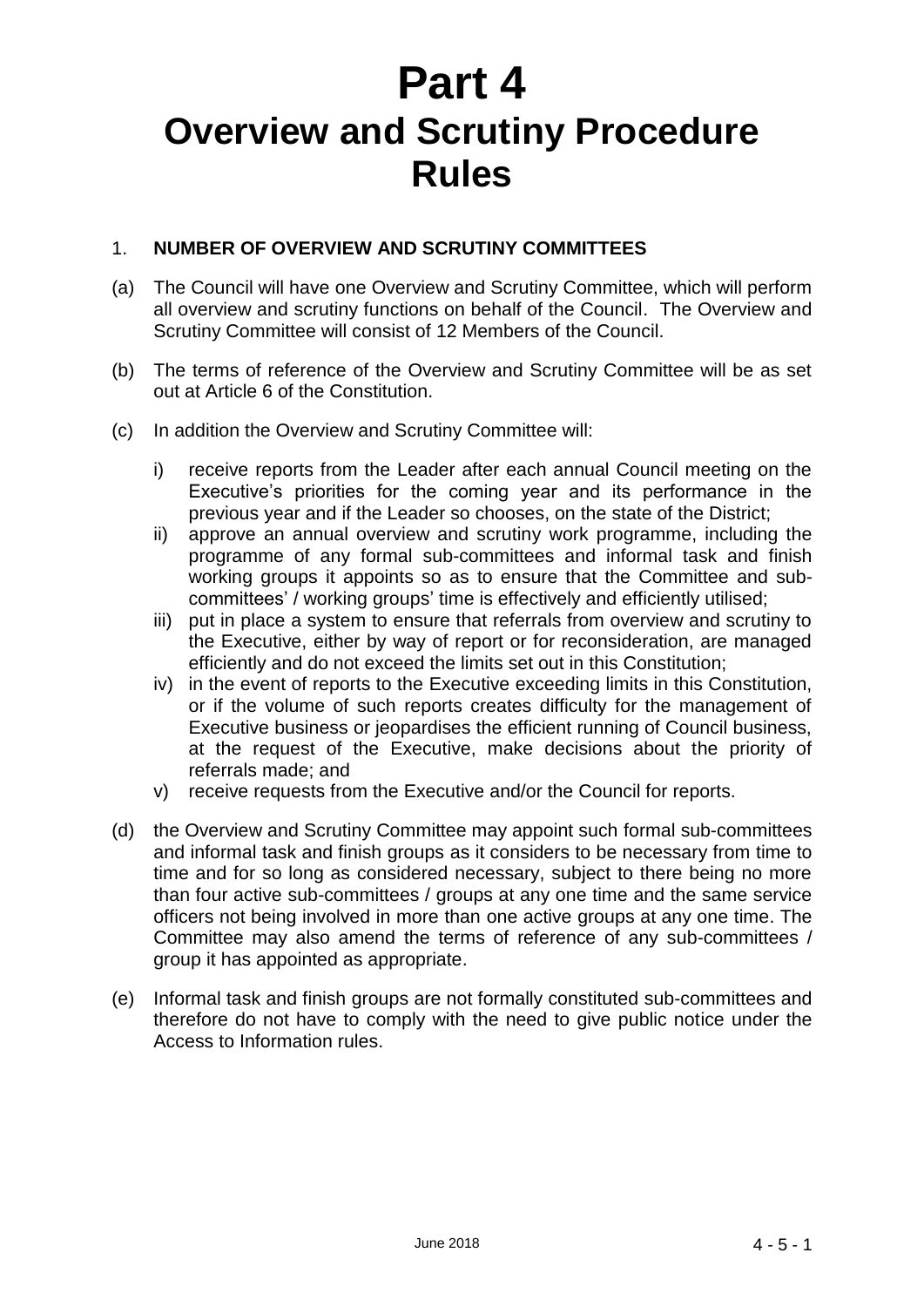## 2. **WHO MAY SIT ON THE OVERVIEW AND SCRUTINY COMMITTEES?**

All Councillors, except Members of the Executive, may be Members of the Overview and Scrutiny Committee. However, no Member may be involved in scrutinising a decision in which he/she has been directly involved.

## 3. **WHO MAY SIT ON SUB-COMMITTEES / TASK AND FINISH GROUPS?**

- (a) All Councillors, except Members of the Executive, may be appointed as a Member of a sub-committee / task and finish group – Membership does not have to be drawn from the make up of the Overview and Scrutiny Committee. Membership is also open to non-members of the Council, and in particular, participation by youth and ethnic minority representatives should be encouraged. The exact external representation and political make up will be determined by the parent Committee when establishing the sub-committee / task and finish group.
- (b) Councillor membership of any sub-committee / task and finish group can be changed by the respective Group Leader without the need for reference back to the parent Overview and Scrutiny Committee, as and when the need arises.
- (c) Group Leaders are also able to appoint substitute members (from the same political group) when substantive members are unable to attend task and finish group meetings on an ad-hoc basis.

## 4. **MEETINGS OF THE OVERVIEW AND SCRUTINY COMMITTEE / SUB-COMMITTEES**

There shall normally be eight ordinary meetings of the Overview and Scrutiny Committee each civic year. In addition, extraordinary meetings may be called from time to time as and when appropriate by the Chairman of the Committee or on the requisition of not less than three Members of the Committee, delivered in writing to the Head of Paid Service. The summons to the extraordinary meeting shall set out the business to be considered thereat and no business other than that set therein shall be considered at that meeting.

#### 5. **QUORUM**

The quorum for the Overview and Scrutiny Committee and any sub-committees shall be as set out for Committees in the Council Procedure Rules in Part 4-1 of this Constitution.

#### 6. **CHAIRMAN**

The Chairman of the Overview and Scrutiny Committee and any sub-committees / task and finish groups will be drawn from among the Councillors sitting on the Committee / sub-committee / task and finish groups, and subject to this requirement may appoint such a person as it considers appropriate as Chairman.

The Chairman of the Overview and Scrutiny Committee may not be assigned as a Project Sponsor for any major capital project nor act as Chairman of any formal subcommittee or informal task and finish group in connection therewith.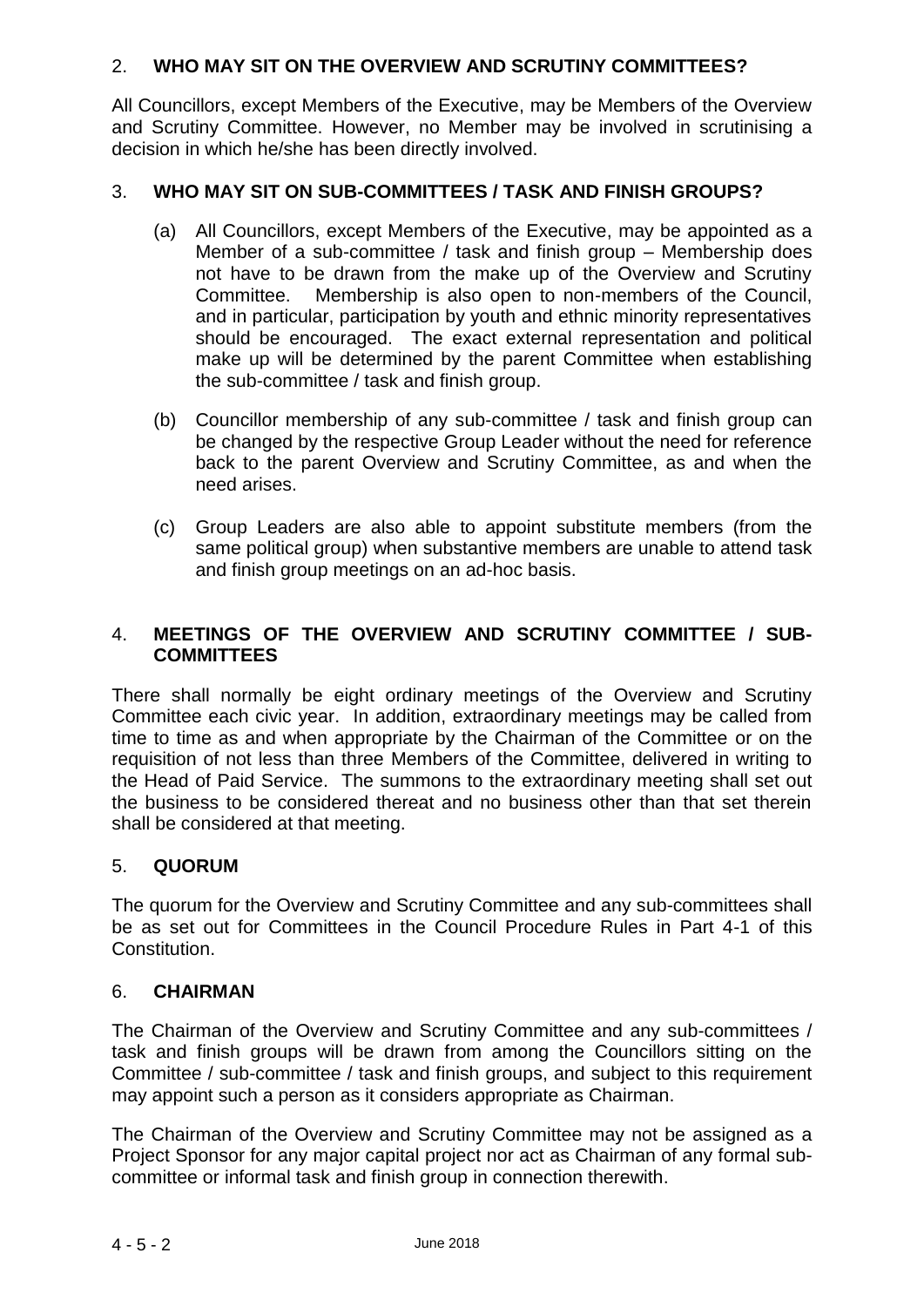## 7. **WORK PROGRAMME**

The Overview and Scrutiny Committee will be responsible for setting its own work programme and in doing so it shall take into account the wishes of Members on the Committees who are not Members of the controlling political group on the Council. The Committee needs to recognise that the Work Programme should be flexible to accommodate any changes in priorities and circumstances which may emerge during the year.

Except for years in which ordinary elections take place, an informal annual Scrutiny Programming meeting will take place, after the Annual Council meeting but prior to the first scheduled meeting of the Scrutiny Committee. This allows the Committee to consider its priorities and work programme for the year in consultation with the Executive Directors and Service Managers in an informal meeting which is not open to the public. In an election year, this consultation will form part of the Members' Induction Day.

#### 8. **AGENDA ITEMS**

- (a) Any Member shall be entitled to give notice to the Head of Paid Service that he/she wishes an item relevant to the functions of the Overview and Scrutiny Committee or sub-committee to be included on the agenda for the next available meeting of the Committee or sub-committee. On receipt of such a request, which shall indicate whether or not the matter has been raised as a Councillor Call for Action in accordance with the provisions of section 119 of the Local Government and Public Involvement in Health Act 2007, the Head of Paid Service will include it on the next available agenda.
- (b) The Overview and Scrutiny Committee shall also respond, as soon as its work programme permits, to requests from the Council and the Executive to review particular areas of Council activity. Where it does so, the Overview and Scrutiny Committee shall report its findings and any recommendations back to the Executive and/or Council. The Council and/or the Executive shall consider the report of the Overview and Scrutiny Committee within 6 weeks of receiving it.

#### 9. **WHO MAY SPEAK AT MEETINGS OF THE OVERVIEW AND SCRUTINY COMMITTEE / SUB-COMMITTEES / TASK AND FINISH GROUPS?**

- (a) Any Member of the Council (who is not a Member of the Overview and Scrutiny Committee / sub-committee / task and finish group) may speak at meetings of the Overview and Scrutiny Committee / Sub-Committee / task and finish group on an issue which alone affects the Ward which the Member represents on the Council.
- (b) Any other Member of the Council (who is not a Member of the Overview and Scrutiny Committee / sub-committee / task and finish group) may speak at meetings of the Overview and Scrutiny Committee / sub-committee / task and finish group only on invitation by the Chairman of the Committee.
- (c) Any other non-members of the Council appointed to any sub-committee / task and finish groups.
- (d) Any member of the public, stakeholders, staff side and Members and officers in other parts of the public sector invited to address the Overview and Scrutiny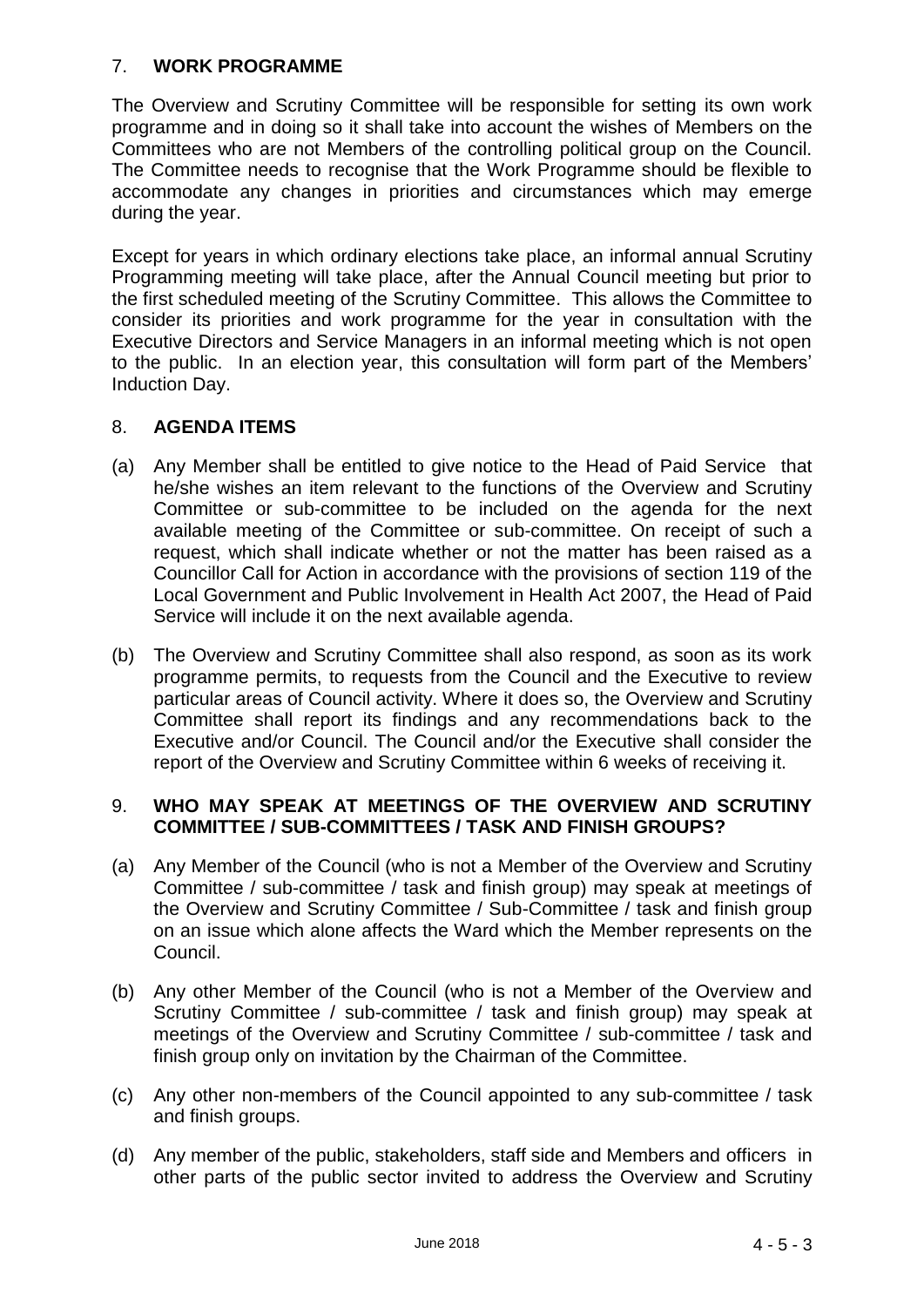Committee / sub-committees / task and finish group, but not engage with debate or decision making, as provided for at Rule 15 below.

### 10. **POLICY REVIEW AND DEVELOPMENT**

- (a) The role of the Overview and Scrutiny Committee in relation to the development of the Council's budget and policy framework is set out in detail in the Budget and Policy Framework Procedure Rules.
- (b) In relation to the development of the Council's approach to other matters not forming part of its policy and budget framework, the Overview and Scrutiny Committee may make proposals to the Executive for developments in so far as they relate to matters within its terms of reference.
- (c) The Overview and Scrutiny Committee may hold enquiries and investigate the available options for future direction in policy development and may appoint advisers and assessors to assist them in this process. It may go on approved site visits, conduct public surveys, hold public meetings, commission research and do all other things that they reasonably consider necessary to inform their deliberations. It may ask witnesses to attend to address the Committee on any matter under consideration and may pay to any advisers, assessors and witnesses a reasonable fee and expenses for doing so. All such actions shall be subject to the costs being met from within the approved revenue budget or any budget that may be specifically provided by the Council for the Committee.

#### 11. **REPORTS FROM THE OVERVIEW AND SCRUTINY COMMITTEE**

- (a) Once it has formed recommendations on proposals for development, the Overview and Scrutiny Committee will prepare a formal report and submit it to the Head of Paid Service for decision by the Executive (if the proposals are consistent with the existing budget and policy framework), or via Cabinet for decision by the Council as appropriate (e.g. if the recommendation would require a departure from or a change to the agreed budget and policy framework).
- (b) If the Overview and Scrutiny Committee cannot agree on one single final report to the Council or Executive as appropriate, then up to one minority report may be prepared and submitted for consideration by the Council or Executive with the majority report.
- (c) The Council or Executive shall normally consider the report of the Overview and Scrutiny Committee within 6 weeks of it being submitted to the Head of Paid Service.

## 12. **MAKING SURE THAT OVERVIEW AND SCRUTINY REPORTS ARE CONSIDERED BY THE EXECUTIVE**

(a) Once an overview and scrutiny report on any matter which is the responsibility of the Executive has been completed, it shall be included on the agenda of the next available meeting of the Executive, unless the matter which is the subject of the report is scheduled to be considered by the Executive within a period of 12 weeks from the date the report adopted by the Overview and Scrutiny Committee. In such cases, the report of the Overview and Scrutiny Committee shall be considered by the Executive when it considers that matter. If for any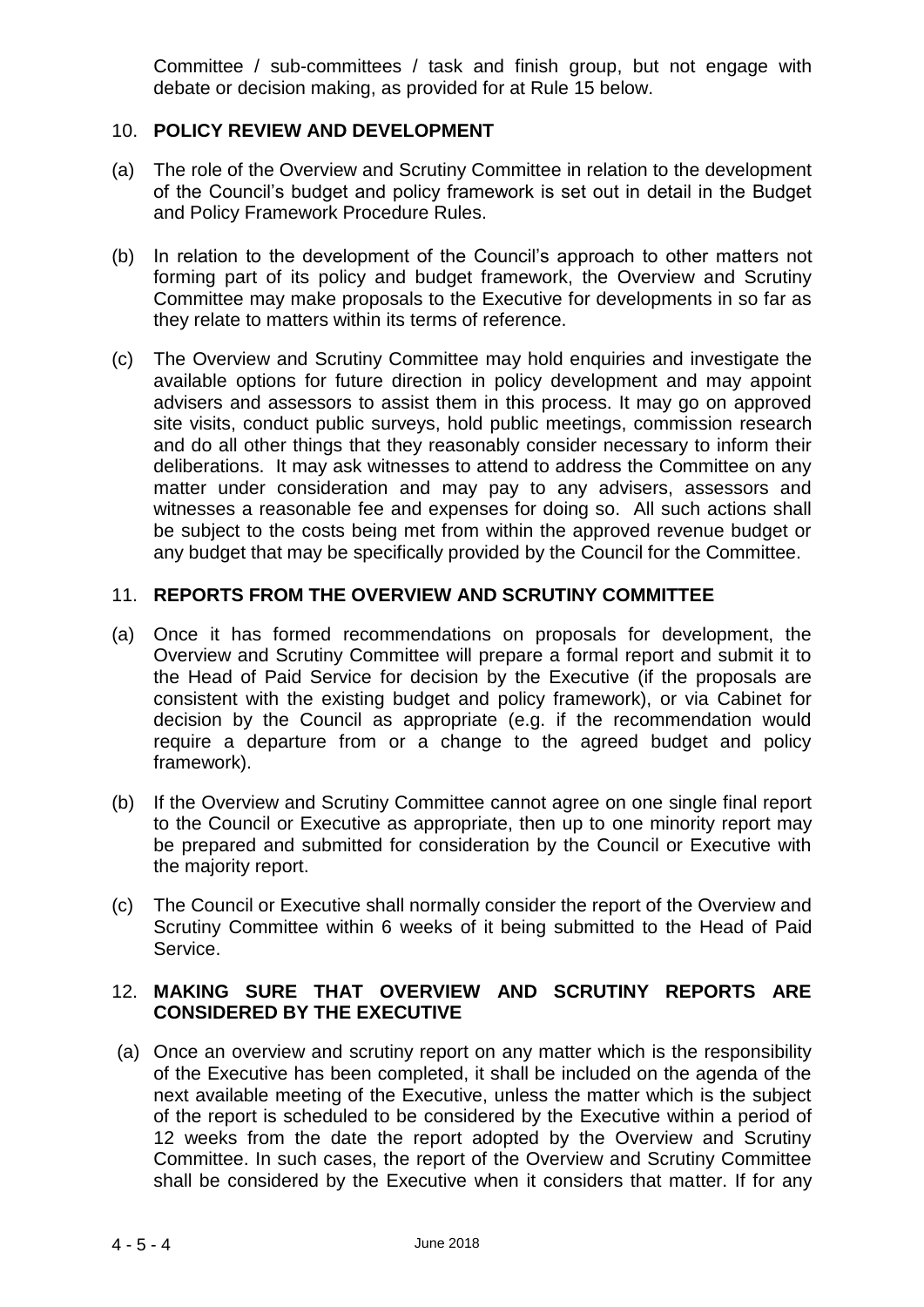reason the Executive does not consider the Overview and Scrutiny report within 12 weeks then the matter will be referred to the next meeting of Council for review and consideration and Council will make a recommendation to the Executive.

(b) The Overview and Scrutiny Committee will in any event have access to the Executive's forward plan and timetable for decisions and intentions for consultation. Even where an item is not the subject of detailed proposals from the Overview and Scrutiny Committee following a consideration of possible policy/service developments, the Committee will at least be able to respond in the course of the Executive's consultation process in relation to any key decision.

#### 13. **RIGHTS OF THE OVERVIEW AND SCRUTINY COMMITTEE MEMBERS TO DOCUMENTS**

- (a) In addition to their rights as Councillors, Members of the Overview and Scrutiny Committee have the additional right to documents, and to notice of meetings as set out in the Access to Information Procedure Rules in Part 4 of this Constitution.
- (b) Nothing in this paragraph prevents more detailed liaison between the Executive and the Overview and Scrutiny Committee as appropriate depending on the particular matter under consideration.

## 14. **MEMBERS AND OFFICERS GIVING ACCOUNT**

- (a) The Overview and Scrutiny Committee or any sub-committees may scrutinise and review decisions made or actions taken in connection with the discharge of any Council functions. As well as reviewing documentation, in fulfilling the scrutiny role, it may require any Member of the Executive, the Head of Paid Service, and/or Executive Directors, Service Managers or such other officers as may be determined by the Executive Directors to attend before it to explain in relation to matters within their remit:
	- i) any particular decision or series of decisions;
	- ii) the extent to which the actions taken implement Council policy; and/or
	- iii) their performance,

and it is the duty of those persons to attend if so required.

(b) Where any Member of the Executive or officer is required to attend a meeting of the Overview and Scrutiny Committee under this provision, the Chairman of the Committee will inform the Head of Paid Service. The Head of Paid Service shall inform the Member of the Executive or officer in writing giving at least 10 working days notice of the meeting at which he/she is required to attend. The notice will state the nature of the item on which he/she is required to attend to give account and whether any papers are required to be produced for the Committee. Where the account to be given to the Committee will require the production of a report, then the Member or officer concerned will be given sufficient notice to allow for preparation of that documentation.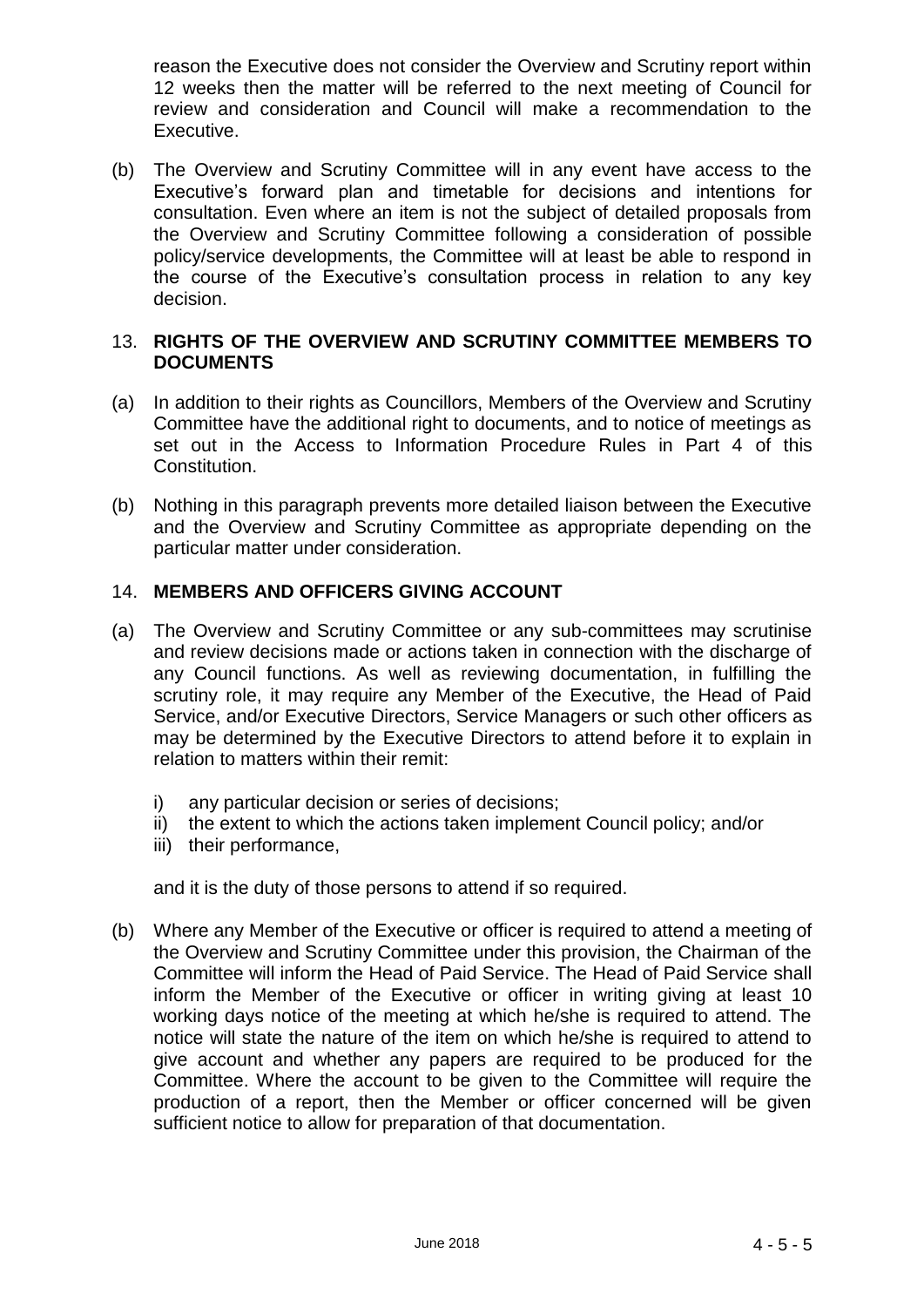(c) Where, in exceptional circumstances, the Member or officer is unable to attend on the required date, the Overview and Scrutiny Committee shall in consultation with the Member or officer, arrange an alternative date for attendance.

## 15. **ATTENDANCE BY OTHERS**

The Overview and Scrutiny Committee may invite people other than those people referred to in paragraph 14 above to address it, discuss issues of local concern and/or answer questions. It may for example wish to hear from residents, stakeholders, Staff Side and Members and officers in other parts of the public sector and may invite such people to attend, provided that they should be under no obligation to do so.

#### 16. **CALL-IN**

- (a) When a decision is made by the Executive or a key decision is made by an officer with delegated authority from the Executive, or an area committee or under joint arrangements, the decision shall be published, including where possible by electronic means, and shall be available at the main offices of the Council normally within two working days of being made. The person responsible for publishing the decision will send all Members of the Council copies of the records of all such decisions within the same timescale.
- (b) That record of the decisions will bear the date on which it is published and will specify that the decision will come into force, and may then be implemented, on the expiry of five working days after the publication of the decision, unless the Overview and Scrutiny Committee or any two non-Executive Members objects to it and calls it in.
- (c) During that period, the Head of Paid Service shall call-in a decision for scrutiny by the Committee if so requested by the Chairman or any two non-Executive Members, one of whom must have been present at the Cabinet meeting and shall then notify the decision-taker of the call-in. The request for the call-in must state the reasons for the call-in. The Head of Paid Service shall call a meeting of the Scrutiny Committee on such date as he/she may determine, where possible after consultation with the Chairman of the Committee, and in any case within five working days of the decision to call-in.
- (d) If, having considered the decision, the Overview and Scrutiny Committee is still concerned about it, then it may refer it back to the decision making person or body for reconsideration, setting out in writing the nature of its concerns or refer the matter to Council. If referred to the decision maker they shall then reconsider within a further 10 working days, amending the decision or not, before adopting a final decision.
- (e) If following an objection to the decision, the Overview and Scrutiny Committee does not meet in the period set out above, or does meet but does not refer the matter back to the decision making person or body, the decision shall take effect on the date of the Overview and Scrutiny meeting, or the expiry of that further five working day period, whichever is the earlier.
- (f) If the matter was referred to Council and the Council does not object to a decision which has been made, then no further action is necessary and the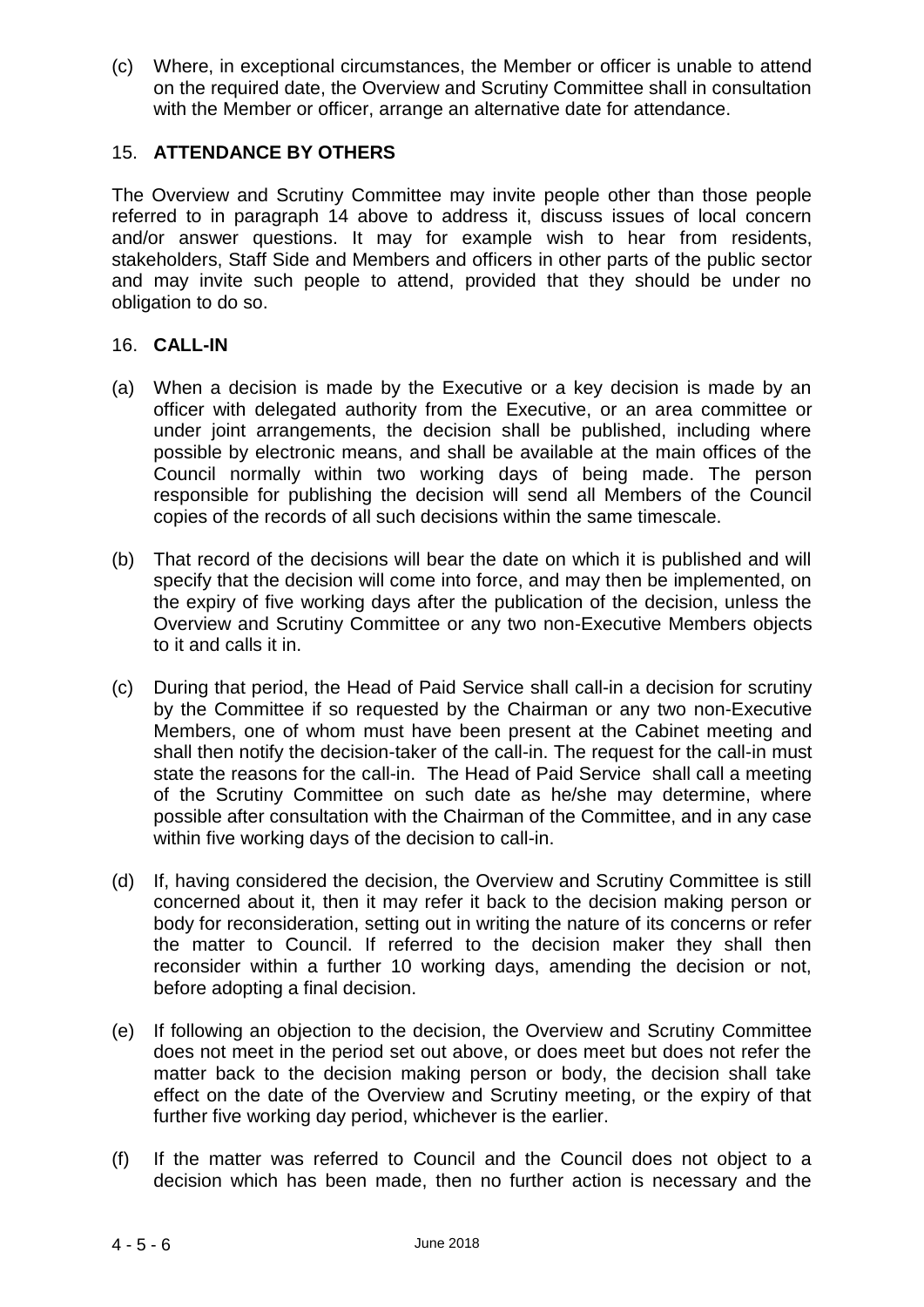decision will be effective in accordance with the provision below. However, if the Council does object, it has no locus to make decisions in respect of an Executive decision unless it is contrary to the policy framework, or contrary to or not wholly consistent with the budget. Unless that is the case, the Council will refer any decision to which it objects back to the decision making person or body, together with the Council's views on the decision. That decision making body or person shall choose whether to amend the decision or not before reaching a final decision and implementing it. Where the decision was taken by the Executive as a whole, a meeting will be convened to reconsider within 5 working days of the Council request. Where the decision was made by an individual, the individual will reconsider within 5 working days of the Council request.

(g) If the Council does not meet, or if it does but does not refer the decision back to the decision making body or person, the decision will become effective on the date of the Council meeting or expiry of the period in which the Council meeting should have been held, whichever is the earlier.

#### 17. **CALL-IN AND URGENCY**

- (a) The call-in procedure set out above shall not apply where the decision being taken by the Executive is urgent. A decision will be urgent if any delay likely to be caused by the call-in process would seriously prejudice the Council's or the publics' interests. The record of the decision and notice by which it is made public shall state whether in the opinion of the decision making person or body, the decision is an urgent one, and therefore not subject to call-in. The Chairman of the Council must agree both that the decision proposed is reasonable in all the circumstances and to it being treated as a matter of urgency. In the absence of the Chairman, the Vice-Chairman's consent shall be required. In the absence of both, the Head of Paid Service or his/her nominee's consent shall be required. Decisions taken as a matter of urgency must be reported to the next available meeting of the Council, together with the reasons for urgency.
- (b) The operation of the provisions relating to call-in and urgency shall be monitored annually, and a report submitted, via the Overview and Scrutiny Committee, to Council with proposals for review if necessary.

## 18. **PROCEDURE AT OVERVIEW AND SCRUTINY COMMITTEE MEETINGS**

- (a) The Overview and Scrutiny Committee shall consider the following business:
	- i) minutes of the last meeting;
	- ii) declarations of interest;
	- iii) consideration of any matter referred to the Committee for a decision in relation to call-in of a decision;
	- iv) responses of the Executive to reports of the Overview and Scrutiny Committee;
	- v) consideration of any matter referred to it by the Executive; and
	- vi) the business otherwise set out on the agenda for the meeting.
- (b) Where the Overview and Scrutiny Committee conducts investigations (e.g. with a view to policy development), the Committee may also ask people to attend to give evidence at Committee meetings which are to be conducted in accordance with the following principles: